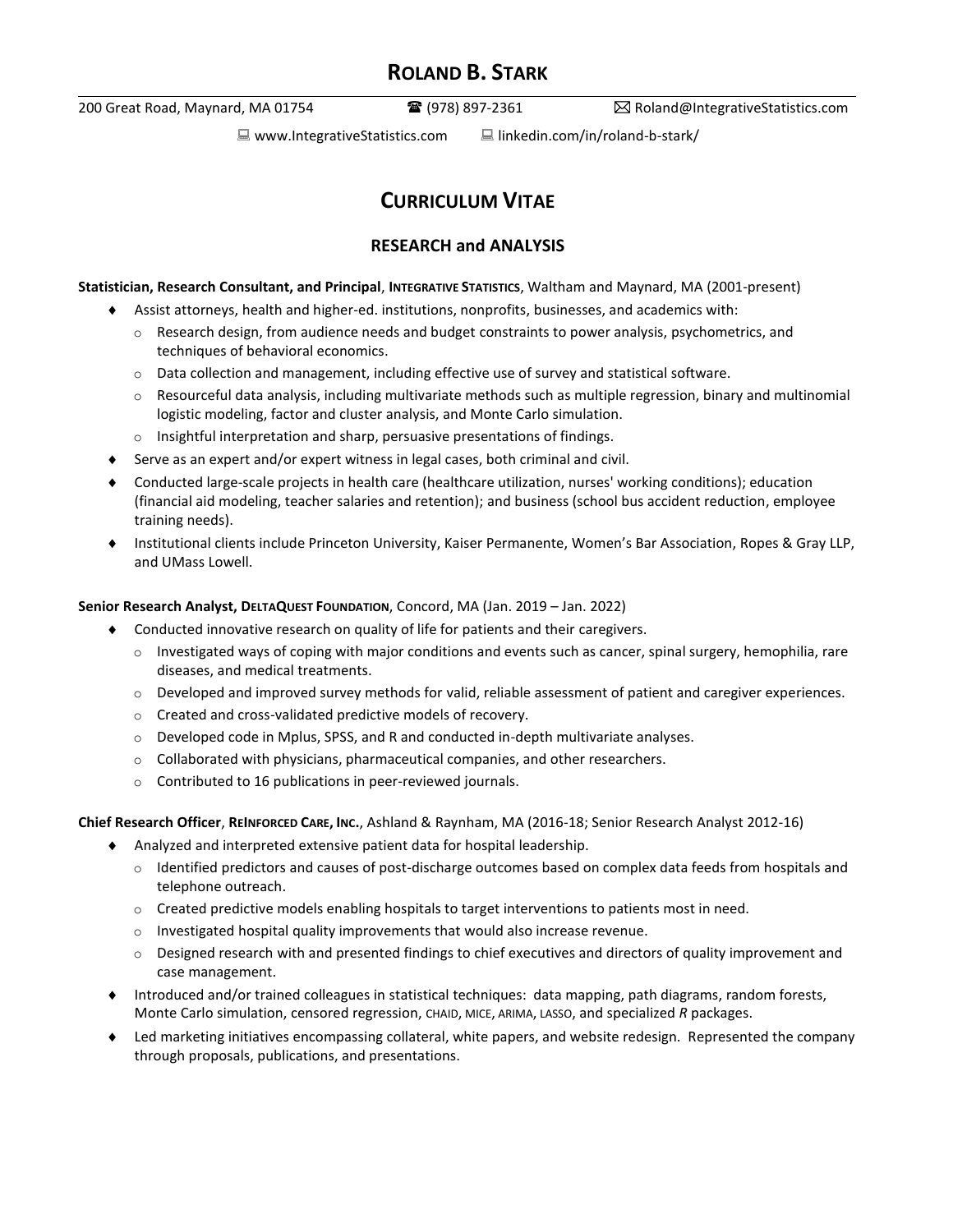#### **Senior Research Associate**, **MAGUIRE ASSOCIATES, INC.**, Concord, MA (2007-2012)

- Conducted market research and analysis of institutional data to support marketing, retention, and alumnioutreach efforts in higher education.
	- $\circ$  Collaborated with administrators to ensure fidelity of research to institutional needs.
	- o Designed surveys, focus groups, and evaluations.
	- $\circ$  Managed project flow and supervised design, data collection, processing, analysis, and reporting.
	- o Created in-depth reports addressing school image; price sensitivity; and other drivers of student, parent, and alumni decisions. Presented findings to presidents, deans, and faculty.
- Co-led development of a new multidimensional service line to increase student retention. Co-created a 90 minute retention webinar for publication and sale.
- Trained colleagues in statistics, data graphics, psychometrics, and behavioral economics.
- Produced and contributed to company proposals and publications.
- Clients included Fordham, Carnegie-Mellon, Bates, Georgia Tech, and U. of New Mexico.

#### **Statistician/Researcher, HARVARD GRAD. SCHOOL OF EDUCATION**, Cambridge, MA (2006-07; Research Assistant IV 2003-06)

- Designed and conducted research and evaluations for online courses aimed at improving classroom teaching and supporting school reforms internationally.
	- $\circ$  Coordinated all aspects of large-scale internet surveys administered in three languages.
		- $\checkmark$  Designed surveys using primary and secondary research on cross-cultural and online methods.
		- ✓ Introduced multivariate statistics and used data graphics and thematic analysis to investigate key issues for reports, web pages, and promotional presentations.
	- $\circ$  Supervised or advised colleagues in processing, coding, and sharing data and use of SPSS and Excel.
	- $\circ$  Created innovative quality assurance approaches as part of a long-term team project.
		- ✓ Helped direct development, training, and pilot testing for assessment tools used by 45 employees.
		- ✓ Designed and conducted classroom observations and focus groups.
- Contributed to grant proposals, case studies, and reports for donors, accreditors, and journals.

#### **Research Associate**, **INTERCULTURAL CENTER FOR RESEARCH IN EDUCATION**, Arlington, MA (2002)

- Developed tools for managing an accountability system encompassing 35 Boston agencies. Customized tools to streamline agencies' reporting and to build in automatic accuracy checks.
- Evaluated large-scale public school and early childhood programs in Boston and New Haven.
	- o Constructed surveys, achievement tests, and classroom observation guidelines.
	- o Combined quantitative analysis, thematic analysis, and technical secondary research to create reports; presented findings internally and to clients.
	- o Supervised data entry and data management.
- Trained clients and colleagues in principles of statistical reporting and in SPSS and other applications.

#### **Research Assistant**, **BOSTON COLLEGE GRADUATE SCHOOL OF SOCIAL WORK** (2001-2003)

- Developed continuing education materials for social work professionals and students. Wrote study guides, technical instructions, and reviews of textbooks, websites, and software.
- Conducted literature reviews and drafted grant proposals.

#### **Teaching Assistant**, **BOSTON COLLEGE SCHOOL OF NURSING** (2001)

Lectured on quantitative research methods for a graduate course on nursing research theory.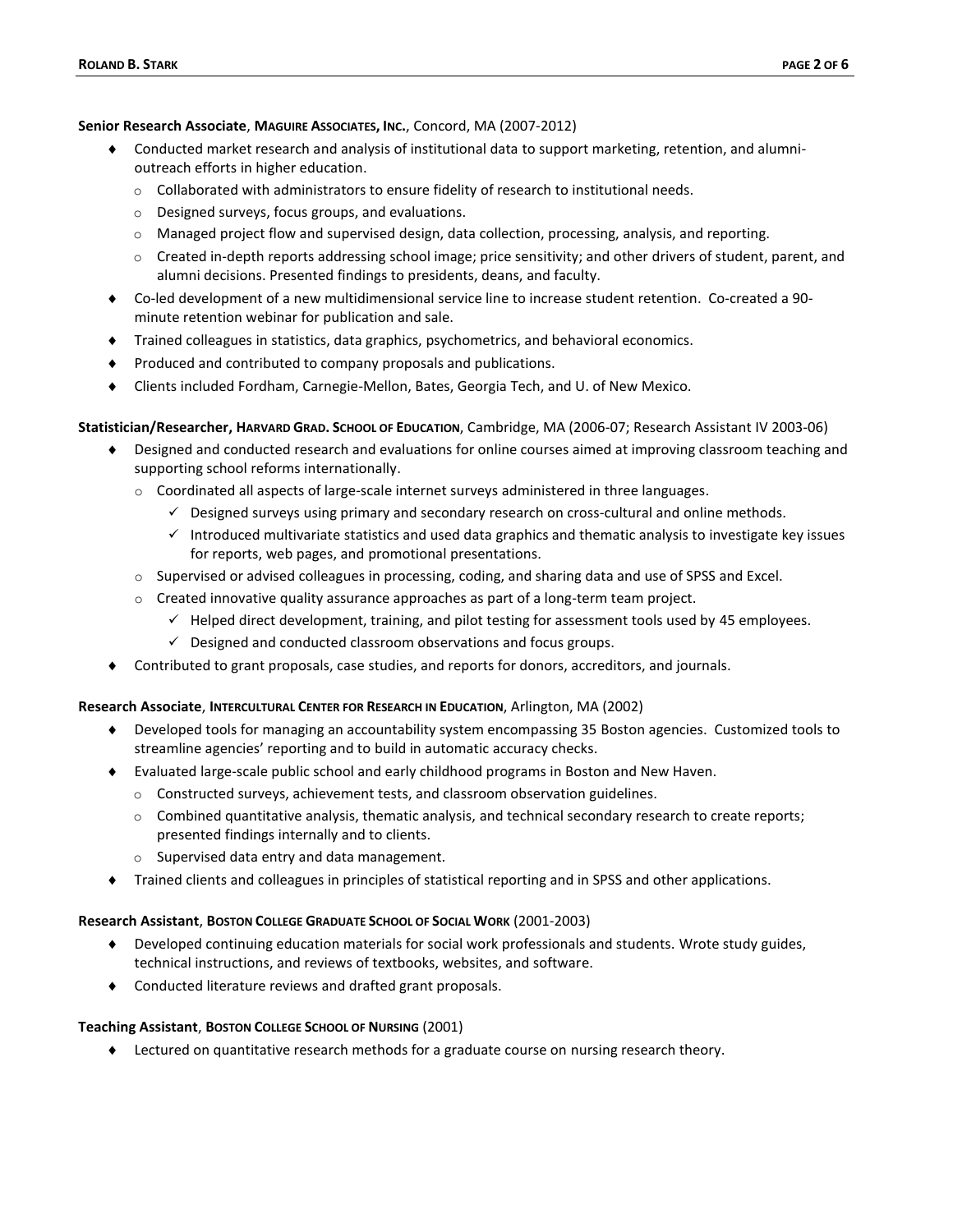## **EDUCATION**

**BOSTON COLLEGE, LYNCH SCHOOL OF EDUCATION**, M.Ed. in Research, Measurement and Evaluation.

- GPA 4.0. Dean's Award for Academic Accomplishment. Passed comprehensive exam with distinction.
- Projects included polygraph reliability; statistical detection of cheating on exams; time-series modeling; multidimensional scaling; nonlinear dynamics; and the placebo effect.

**HARVARD UNIVERSITY**, B.A., Medieval European History.

# **PUBLICATIONS AND PRESENTATIONS**

## **Articles**

Schwartz, C. E., Stucky, B. D., Borowiec, K., and Stark, R. B. (2021). Expanding the purview of wellness indicators: Validating a new measure that includes attitudes, behaviors, and perspectives. *Health Psychology and Behavioral Medicine*. DOI: https://doi.org/10.1080/21642850.2021.2008940.

Schwartz, C. E., Stark, R. B., Cella, D., Borowiec, K., Gooch, K. L., and Audhya, I. F. (2021). Measuring Duchenne muscular dystrophy impact: Development of a proxy‑reported measure derived from PROMIS item banks. *Orphanet Journal of Rare Diseases 16*:487 (November, DOI: https://doi.org/10.1186/s13023-021-02114-7).

Schwartz, C. E., Stark, R. B., Audhya, I. F., and Gooch, K. L. (2021). Characterizing the quality-of-life impact of Duchenne Muscular Dystrophy on caregivers: A case-control investigation. *Journal of Patient-Reported Outcomes* (November, DOI: https://doi.org/10.1186/s41687-021-00386-y).

Schwartz, C. E., Rohde, G., Biletch, E., Stuart, R. B., Huang, I., Lipscomb, J., Stark, R. B., and Skolasky, R. L. (2021). If it's information, it's not "bias": A scoping review and proposed nomenclature for future response‑shift research. *Quality of Life Research* (October, DOI: https://doi.org/10.1007/s11136-021-03023-9).

Schwartz, C. E., Stark, R. B., Borowiec, K., Nolte, S., and Myren, K.-J. (2021). Norm-based comparison of the quality-of-life impact of ravulizumab and eculizumab in paroxysmal nocturnal hemoglobinuria. *Orphanet Journal of Rare Diseases* (September, DOI: 10.1186/s13023-021-02016-8).

Schwartz, C. E., Stark, R. B., and Rapkin, B. D. (2021). Creating idiometric short-form measures of cognitive appraisal: Balancing theory and pragmatics. *Journal of Patient-Reported Outcomes* 5:57 (July, DOI: https://doi.org/10.1186/s41687- 021-00317-x).

Schwartz, C. E., Stark, R. B., Michael, W., Rapkin, B. D., and Finkelstein, J. A. (2021). "Looking under the hood" of anchorbased assessment of clinically important change: A machine-learning approach. *Value in Health* (May, DOI: https://doi.org/10.1016/j.jval.2021.03.003).

Finkelstein, J. A., Stark, R. B., Lee, J., and Schwartz, C. E. (2021). Patient factors that matter in predicting spine-surgery outcomes: A machine-learning approach. *Journal of Neurosurgery: Spine* (May, DOI: https://doi.org/10.3171/2020.10.SPINE201354).

Sniderman, J., Stark, R. B., Schwartz, C. E., Iman, H., Finkelstein, J. A., and Mousiainen, M. (2021). Patient factors that matter in predicting hip arthroplasty outcomes: A machine-learning approach. *Journal of Arthroplasty* (January, DOI: https://doi.org/10.1016/j.arth.2020.12.038).

Schwartz, C. E., Stark, R. B., Stucky, B. D., Li, Y., and Rapkin, B. D. (2021). Response‑shift effects in neuromyelitis optica spectrum disorder: Estimating response-shift-adjusted scores using equating. *Quality of Life Research* (January, DOI: https://doi.org/10.1007/s11136-020-02727-8).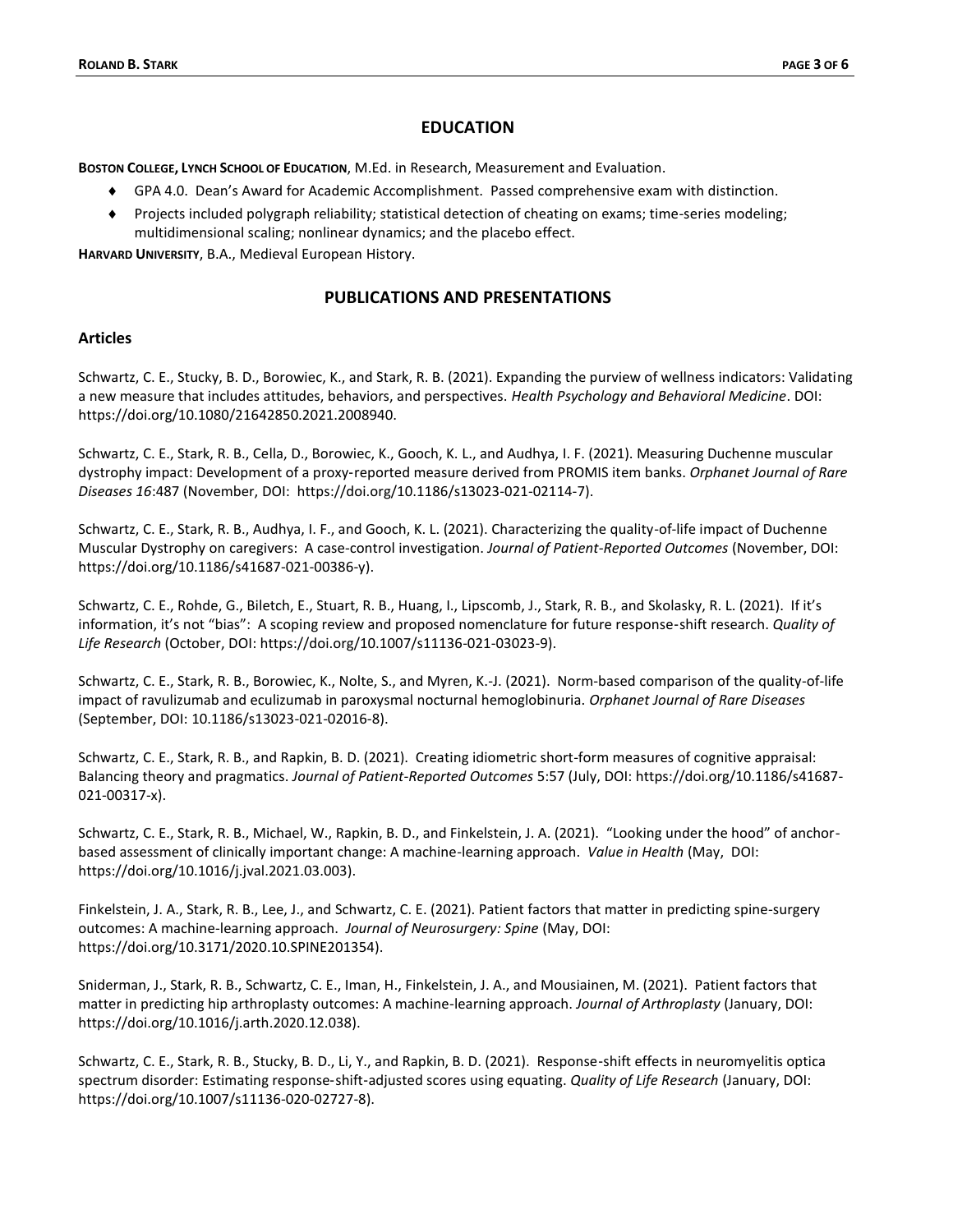Schwartz, C. E., Stark, R. B., and Stucky, B. D. (2020). Response‑shift effects in neuromyelitis optica spectrum disorder: A secondary analysis of clinical trial data. *Quality of Life Research* (December, DOI: https://doi.org/10.1007/s11136-020- 02707-y).

Schwartz, C. E., Stark, R. B., and Rapkin, B. D. (2020). Capturing patient experience: Does quality-of-life appraisal entail a new class of measurement? *Journal of Patient-Reported Outcomes 4*:85.

Schwartz, C. E., Stark, R. B., Michael, W., and Rapkin, B. (2020). Understanding haemophilia caregiver burden: Does appraisal buffer the impact of haemophilia on caregivers over time? *Psychology and Health 35*:12.

Bartley, B. L., Schwartz, C. E., Stark, R. B., Georgiopoulos, A. M., Friedman, D., Richards, C. J., Dorkin, H. L., Kinane, T. B., Neuringer, I. P., and Yonker, L. M. (2020). Lung transplant referral practice patterns: A survey of cystic fibrosis physicians and general pulmonologists. *BMC Pulmonary Medicine*, DOI: 10.1186/s12890-020-1067-4.

Schwartz, C. E., Stark, R. B., Balasuberamaniam, P., Shrikumar, M., Wasim, A., and Finkelstein, J. A. (2020). Responsiveness of standard spine outcome tools: Do they measure up? *Journal of Neurosurgery: Spine* (February, DOI: https://doi.org/10.3171/2019.12.SPINE191367).

Papadopoulos, A. and Stark, R. B. (2020). Does home health care increase the probability of 30-day hospital readmission? Interpreting coefficient sign reversals, or their absence, in binary logistic regression analysis. *The American Statistician* (January, DOI: 10.1080/00031305.2019.1704873).

Schwartz, C. E., Stark, R. B., Stucky, B., Michael, W., and Rapkin, B. (2020). Positive emotions despite substantial burden: The alchemy of haemophilia caregiving. *Haemophilia 26*:1, 86-96. DOI: 10.1111/hae.13874.

Stark, R. B., and Courtney, L. (2015). Analyzing not just for correlation but for causation. White paper prepared for ReInforced Care, Inc. http://www.reinforcedcare.com.

Stark, R. B., and Courtney, L. (2014). Joint replacement outweighs other factors in determining CMS readmission penalties. White paper prepared for ReInforced Care, Inc. http://www.reinforcedcare.com.

Stark, R. B., and Courtney, L. (2014). Clinicians benefit with the use of predictive tools. *Case In Point 12*:4, 1, 8-11.

Stark, R. B., and Lutz, E. (2013). Predicting your hospital's readmission penalty and gauging your ROI: A new approach. White paper prepared for ReInforced Care, Inc. http://www.reinforcedcare.com/financial-benefits.

Stark, R. B., and Scholder, T. (2011). What drives student choices? Applying behavioral economics to higher education. White paper prepared for Maguire Associates, Inc. http://www.maguireassoc.com/resources/paper-archives/. Revised 2018 as Applying behavioral economics to the business of higher education; https://yellowbrickstats.com/documents/BehavioralEconomicsHigherEducation.pdf.

Simons, S., Stark, R. B., and DeMarco, R. F. (2011). A new, four-item instrument to measure workplace bullying. *Research* 

*in Nursing and Health 34*, 132-140.

Eddy Spicer, D., Stark, R. B., and Wiske, M. S. (2006). Assessment tango: The dance between nurturing and measuring learning in online professional development. *The Evaluation Exchange, 11*:4, 9.

Stark, R. B. (2002). Modeling student evaluations. In L. H. Ludlow and C. Rosca, Eds., *A longitudinal analysis of one professor's course evaluations*, Volume III (pp. 7-49). Boston: Boston College Press.

Stark, R. B. (2001). Statistical methods of detecting copying on multiple choice tests: A review and an application. http://yellowbrickstats.com/cheatingabstract.htm.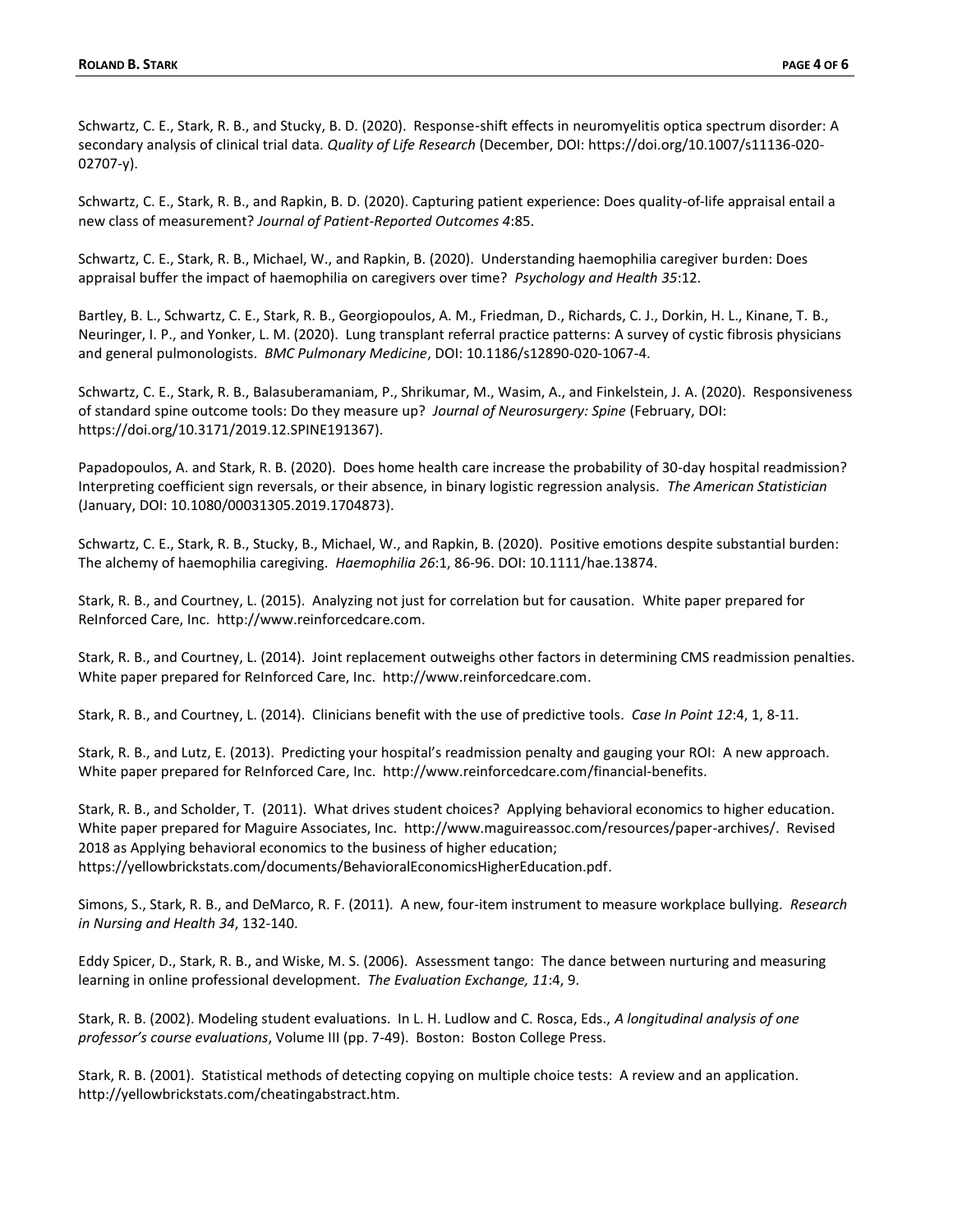#### **Presentations**

Stark, R. B. (2022, January). Analyzing traffic-stop cases in light of *Commonwealth v. Long*. https://www.integrativestatistics.com/expert-witness-services.html.

Stark, R. B. (2021, October). No impact of Asian ethnicity on interpretation of EORTC QLQ-C30 scores: Group differences and differential item functioning in Paroxysmal Nocturnal Hemoglobinuria. 28th Annual Conference of the International Society for Quality of Life Research, held online.

Stark, R. B. (2021, October). Measuring Duchenne muscular dystrophy impact: Development of a proxy-reported measure derived from PROMIS item banks. 28th Annual Conference of the International Society for Quality of Life Research, held online.

Stark, R. B. (2020, February). What a "Batman graph" shows about US income: A cautionary tale of correlation, principal components, and nonlinear regression. 5<sup>th</sup> annual Analytics Without Borders Conference: Bentley, Tufts, and Bryant Universities, Boston, Massachusetts.

Stark, R. B. (2018, October). Pitfalls of public performance analysis.  $11<sup>th</sup>$  annual conference of the National Center for Public Performance, Suffolk University, Boston, MA.

Stark, R. B. (2018, March). Applying behavioral economics to the business of higher education. 3<sup>rd</sup> annual Analytics Without Borders Conference: Bentley and Bryant Universities, Waltham, Massachusetts.

Stark, R. B. (2014, December). How to read a research article – for non-statisticians: Gun ownership and stranger and nonstranger firearm homicide rates. Massachusetts Association of Public Health Nurses, Metrowest/Central Chapter, Natick, Massachusetts.

Stark, R. B., and Courtney, L. (2014, May). Post-discharge puzzles: Readmission and home health services. 4<sup>th</sup> Annual New England Home Care Conference, Boston, Massachusetts.

Butler, L. M., and Stark, R. B. (2011, November). Do we have a retention problem or do we have a problem with retention? 7<sup>th</sup> Annual National Symposium on Student Retention, Charleston, South Carolina.

Parrott, S., and Stark, R. B. (2010, December). Drive retention performance through a comprehensive action plan (Webinar, CD). http://www.magnapubs.com/catalog/retention-performance/.

Stark, R. B., and Butler, L. (2010, November). Retention in 8-D. 6<sup>th</sup> Annual National Symposium on Student Retention, Mobile, Alabama.

Eddy Spicer, D., and Stark, R. B. (2006, April). Beyond self-report: Analyzing shifts in teaching practice following innovative professional development. Annual meeting of the American Educational Research Association, San Francisco, California.

Eddy Spicer, D., Hetland, L., Stark, R. B., and Wiske, M. S. (2005, April). Quality assurance "middleware" for gauging learning effectiveness in online teacher professional development. Annual meeting of the American Educational Research Association, Montréal, Canada.

## **Reports**

Stark, R. B. (2020). Credential status of employees in C766 approved private special education school programs, SY 2019. Prepared for the Massachusetts Association of 766 Approved Private Schools. *(One in a series of reports prepared annually, 2005 to 2020.)*

Stark, R. B. (2020). Employee retention in C766 approved private special education school programs, SY 2005 to SY 2019. Prepared for the Massachusetts Association of 766 Approved Private Schools. *(One in a series of reports prepared annually, 2006 to 2020.)*